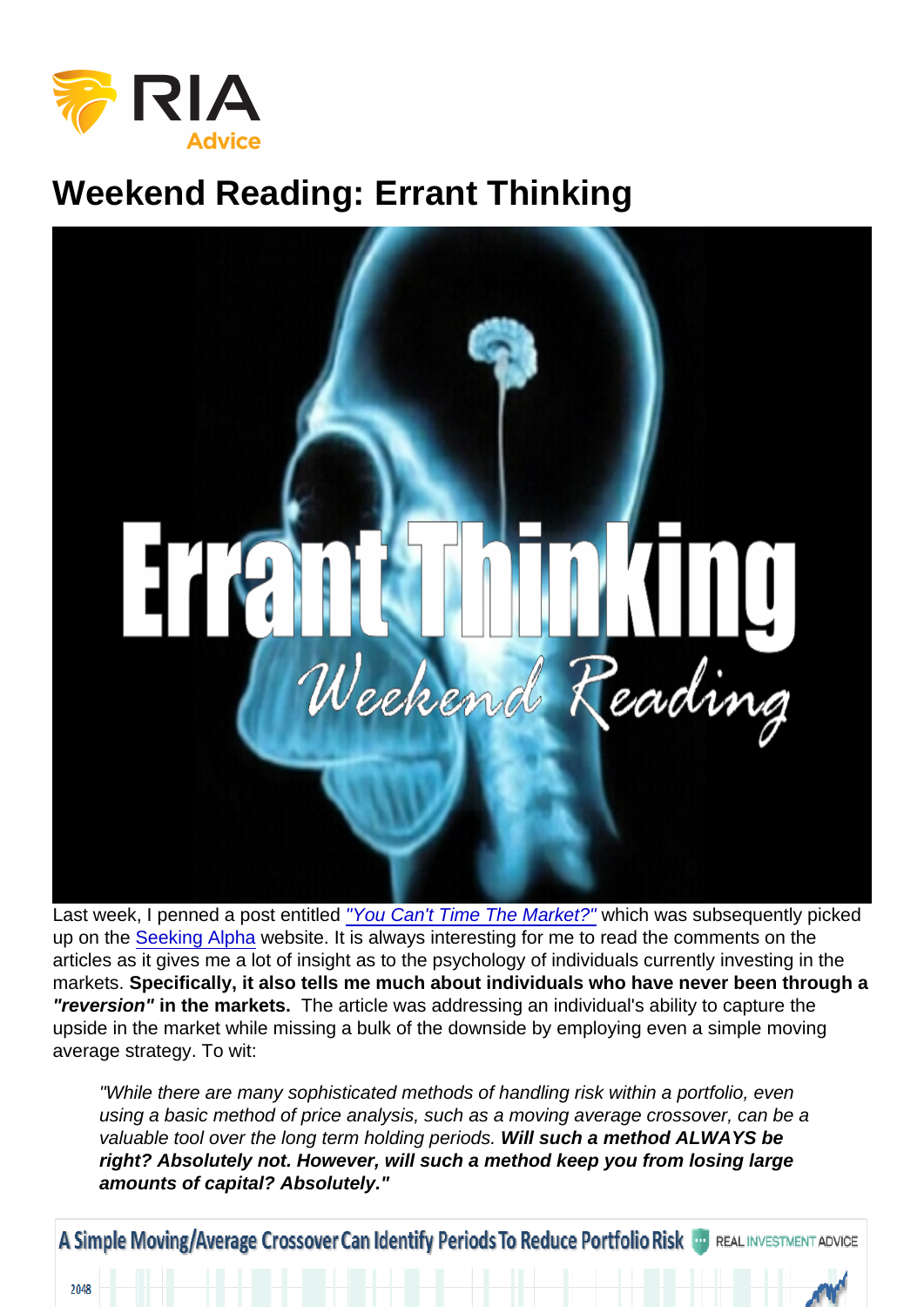"By using some measures, fundamental or technical, to reduce portfolio risk by taking profits as prices/valuations rise, or vice versa, the long-term results of avoiding periods of severe capital loss will outweigh missed short term gains. Small adjustments can have a significant impact over the long run."

Of course, this is where, despite seeing the chart posted above, this comment was left. "Completely disagree since the market can trade at or near a record top for months or years. Yes, much of the time. Check a monthly chart of SPX. "

Okay,?we can do that. As shown, while markets during the FIRST HALF of the market cycle can certainly elevate to extremely overvalued levels as exuberance displaces underlying fundamentals, the SECOND HALF takes generally wipes out all of the gains from previous break-even levels.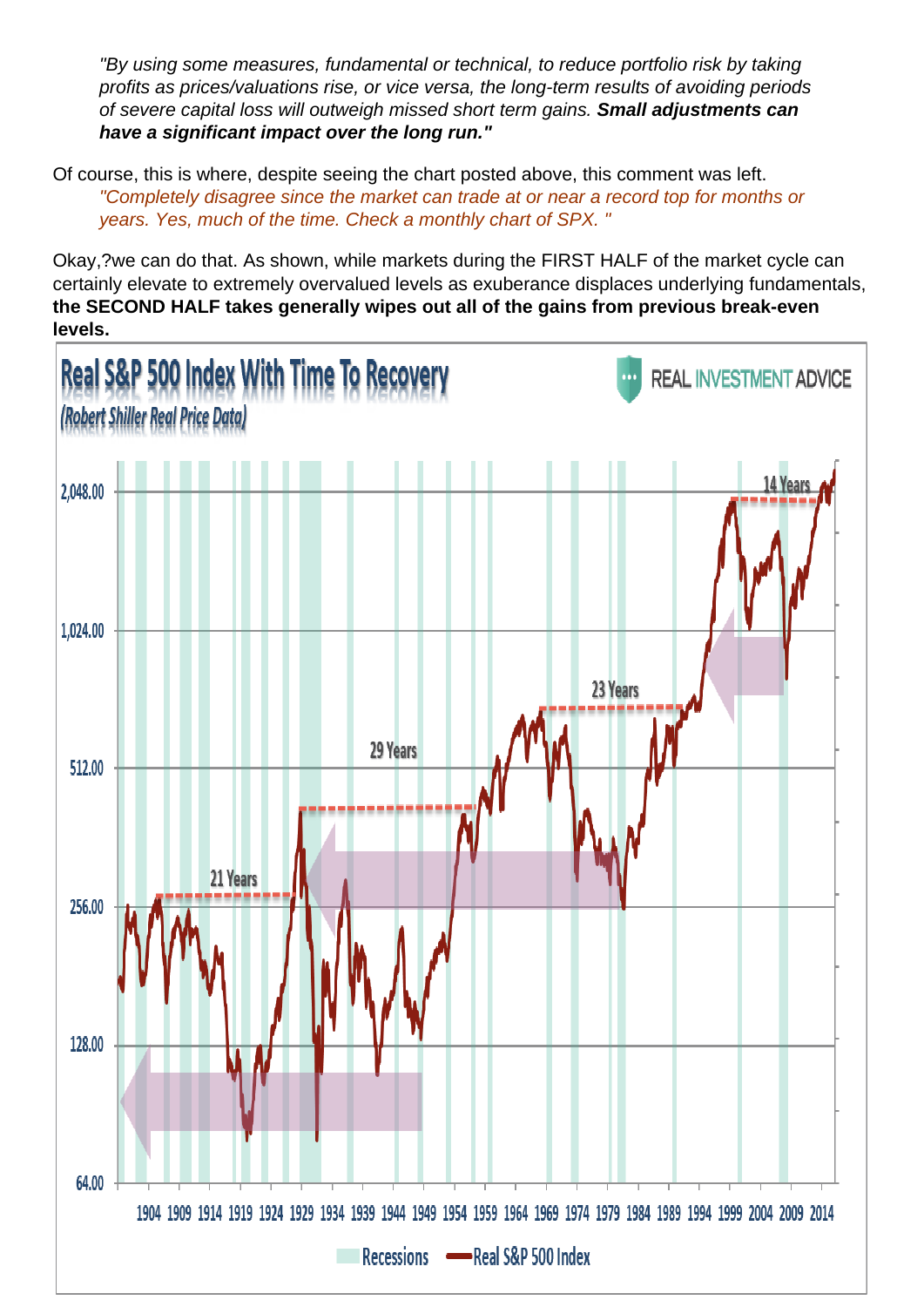Unfortunately, given the fact that investors don't live forever, unless they have contracted vampirism along the way, the issue of time horizons are a major problem of the recovery process. It is this errant thinking that continually leads investors to believe that somehow this time is different. While exuberance in the markets currently reigns as prices continue to reflect economic and fundamental perfection, this time is likely no different than the last. The only difference will be that those with experience will leave the markets with the money from those whom will ultimately gain the experience. In the meantime, here is what I am reading this weekend.

## Fed/Economy

- Culture Shock ?[by Danielle DiMartino-Booth via Money Strong](http://dimartinobooth.com/fed-culture-shock/)
- Trump Putting Off One Of His Biggest Promises Till 2018? [by Bob Bryan via BI](http://www.businessinsider.com/trump-reportedly-moving-infrastructure-investment-to-2018-2017-2)
- Trump Is In The Wrong Place At The Wrong Time? [by Frank Chaparro via BI](http://www.businessinsider.com/trump-in-wrong-place-at-wrong-time-when-it-comes-to-the-stock-market-2017-2)
- Regulations Are Stifling?Business? [by Stephen Moore via The Washington Times](http://www.washingtontimes.com/news/2017/feb/19/federal-regulation-is-stifling-business/)
- Trump Needs To Build On Market Gains? [by Jonathon Trugman via NY Post](http://nypost.com/2017/02/18/its-time-for-trump-to-realize-these-two-campaign-goals/)
- Trump Is Wrong, Banks ARE Lending? [by Gretchen Morgenson via NYT](https://www.nytimes.com/2017/02/18/business/yes-mr-president-banks-are-lending.html)
- The Inherent Asymmetry In The Fed's Policy ?[by Caroline Baum via MarketWatch](http://www.marketwatch.com/story/the-inherent-asymmetry-in-the-feds-monetary-policy-2017-02-22)
- The Great Disruptor Strikes Again? [by David Stockman via Daily Reckoning](https://dailyreckoning.com/great-disrupter-strikes/)
- Job Creation Has Nothing To Do With Trump [by Isabel Sawhill via Real Clear Markets](http://www.realclearmarkets.com/articles/2017/02/21/current_job_creation_has_nothing_to_do_with_trumps_policies_102553.html)
- GDP: Can Trump Deliver 4% [?by Anu Bararia via The Fiscal Times](http://www.thefiscaltimes.com/2017/02/14/Can-Trump-Deliver-4-Growth-Why-Most-Economists-Say-Not-Year)
- Why Do Republicans Think They Can Deliver GDP Growth? [by Paul Krugman via NYT](https://www.nytimes.com/2017/02/20/opinion/on-economic-arrogance.html?_r=0)
- 1986 The Last Tax Overhaul ?[by Albert Hunt via Bloomberg](https://www.bloomberg.com/view/articles/2017-02-21/it-s-been-31-years-since-the-last-tax-overhaul-here-s-why)
- The Contradiction At The Heart Of Trump's Policies ?[by Ana Swanson via WonkBlog](https://www.washingtonpost.com/news/wonk/wp/2017/02/17/a-contradiction-at-the-heart-of-president-trumps-economic-policy/?utm_term=.f1f0dc6cf7b6)

## **Markets**

- Warning Signs Are Piling Up? [by Frank Chaparro via BI](http://www.businessinsider.com/warnings-signs-bull-market-in-stocks-coming-to-end-2017-2)
- Bull Market For Junk Bonds [?by James Picerno via Capital Spectator](http://www.capitalspectator.com/a-bull-market-for-junk-bonds-as-interest-rates-rise/)
- The Rally In Stocks Is Doomed [?by Wolf Richter via Wolf Street](http://wolfstreet.com/2017/02/22/goldman-sachs-negative-on-rally-in-stocks-tax-reform/)
- The Case For Dow 30,000 Has? Strengthened ?[by Nigam Arora via MarketWatch](http://www.marketwatch.com/story/heres-the-case-for-dow-30000-in-trumps-first-term-2017-02-17)
- This Contradiction Has Everyone At Odds? [by Sam Ro via Yahoo Finance](http://finance.yahoo.com/news/this-big-contradiction-has-everyone-in-the-stock-market-at-odds-135523774.html)
- Market Timing Out Of Favor? Might Be A Sign.? [by Mark Hulbert via MarketWatch](http://www.marketwatch.com/story/market-timing-is-out-of-favor-so-is-a-stock-market-top-near-2017-02-21?mod=MW_story_top_stories)
- Stocks: High Risk Of Disappointment [?by Buttonwood via The Economist](http://www.economist.com/blogs/buttonwood/2017/02/recovery-trade?fsrc=rss)
- Oil Going To \$70 Or \$30 ?[by Nick Cunningham via OilPrice.com](http://oilprice.com/Energy/Oil-Prices/Oil-To-70-Or-Down-To-30.html)
- Yellen To WallStreet: Slow It Down ?[by Mark DeCambre via MarketWatch](http://www.marketwatch.com/story/is-yellen-trolling-trump-and-stock-market-investors-2017-02-22)
- This Bull Market May Soon Hit Resistance [by Michael Kahn via Barron's](http://www.barrons.com/articles/why-the-bull-market-may-soon-be-hitting-resistance-1487888165?mod=BOL_columnist_latest_col_art&mg=id-barrons)
- Is The Trump Stock Bubble Ready To Bust? [by Bress Levin via Vanity Fair](http://www.vanityfair.com/news/2017/02/is-the-trump-stock-bubble-ready-to-burst)
- Only Blind Faith Could Have Me Long This Market ?[by Doug Kass via Real Clear Markets](http://www.realclearmarkets.com/articles/2017/02/23/only_blind_faith_could_bring_me_to_be_long_this_market_102559.html)
- Dow 21,000 Masks Stocks Being Left Behind ?[by Anthony Mirhaydari via Fiscal Times](http://www.thefiscaltimes.com/Columns/2017/02/22/Dow-21000-Sight-Many-Stocks-Are-Getting-Left-Behind)
- Why Investors Shouldn't Just "Buy Everything" ?[by Joseph Adinolfi via MarketWatch](http://www.marketwatch.com/story/why-investors-shouldnt-just-buy-everything-2017-02-22)
- Too Far Too Fast? [?by Paul La Monica via CNN Money](http://money.cnn.com/2017/02/22/investing/stock-market-rally-risks-trump-brexit-le-pen/index.html?iid=hp-toplead-dom)

## Research?/ Interesting?Reads

- Chicago Fed: Economy Has Been Stalling ?[by Jeff Seymour via HVST.com](https://www.hvst.com/posts/86927-chicago-fed-economy-has-been-stalling-over-past-year)
- The Flip Side Of Interest Rates [by Matthew Klein via FT Alphaville](https://ftalphaville.ft.com/2017/02/17/2184642/the-long-rise-in-profits-is-mostly-just-the-flip-side-of-falling-interest-rates/)
- Millennials Becoming More Socialist? [by Joel Kotkin via The Daily Beast](http://www.thedailybeast.com/articles/2017/02/19/the-screwed-generation-turns-socialist.html)
- How The Fed Is Gaslighting You [by Mike aka Gubbmintcheese](http://gubbmintcheese.blogspot.ca/2017/02/the-feds-playbook-uncovered-gaslighting.html)